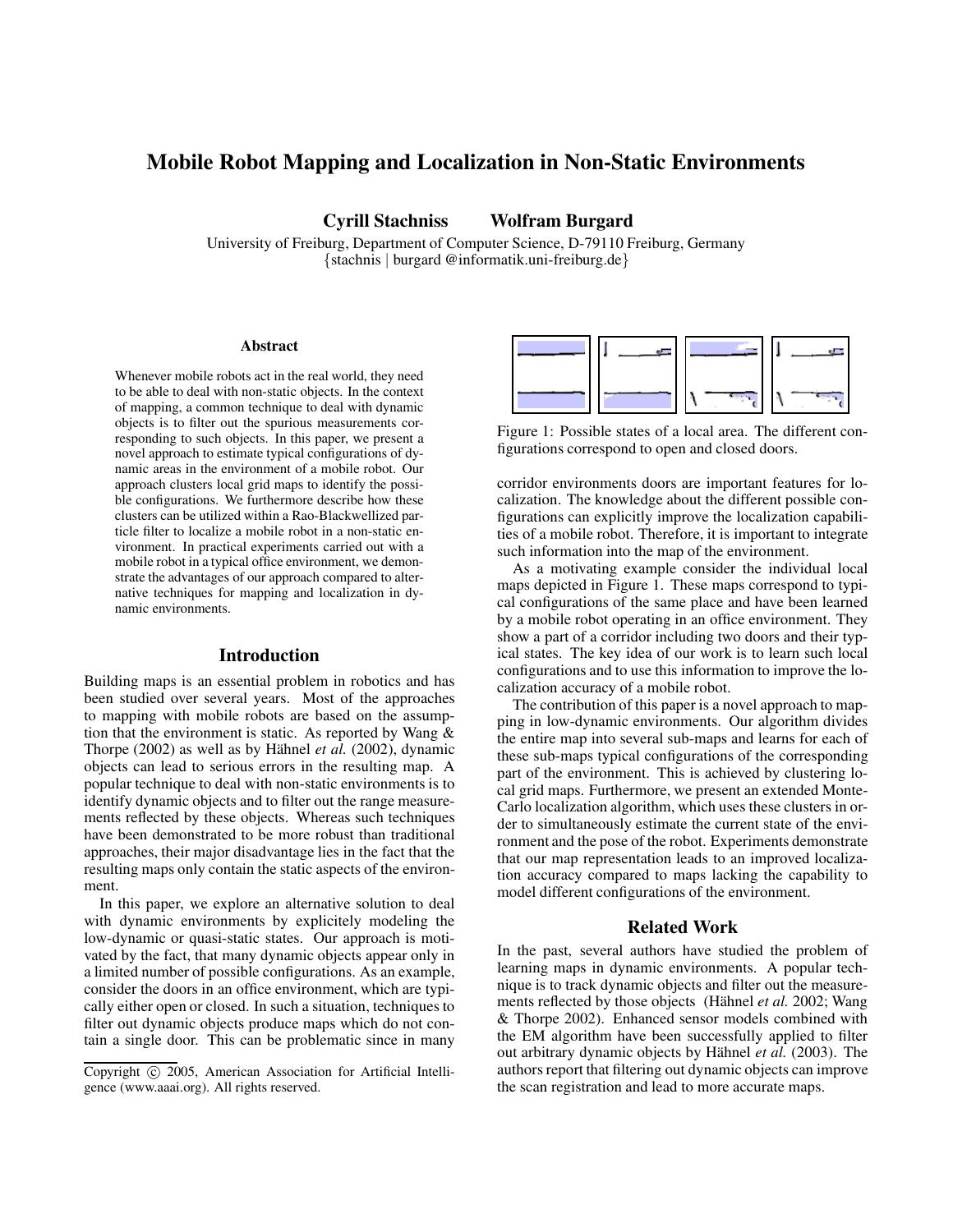Anguelov *et al.* (2002) present an approach which aims to learn models of non-stationary objects from proximity data. The object shapes are estimated by applying a hierarchical EM algorithm based on occupancy grids recorded at different points in time. The main difference to our approach is that we estimate typical configurations of the environment and do not focus on learning geometric models for different types of non-stationary obstacles.

The problem of dealing with people has also been investigated in the context of mobile robot localization. For example, Fox *et al.* (1999) use a probabilistic technique to identify range measurements which do not correspond to a given model. In contrast to our work, they use a fixed, static environmental model and do not reason about configurations the environment can be in. Montemerlo & Thrun (2002) use a method to track walking people while localizing the robot to increase the robustness of the pose estimate.

Romero *et al.* (2001) describe an approach to global localization that clusters extracted features based on similarity. In this way, the robot is able to reduce the number of possible pose hypotheses and can speed up a Markov localization process. The authors also perform a clustering of sub-maps, but compared to our work, they do not consider changes in the environment.

In contrast to most of the approaches discussed so far, we do not address the problem of filtering out or tracking dynamic objects. Our technique is complementary to and can easily be combined with those approaches. We are interested in possible states of the environment, like, e.g., open and closed doors or moved tables. In this context, it makes sense to filter out measurements reflected by walking people, but to integrate those which correspond to obstacles like doors or moved boxes. Our approach learns possible states based on a clustering of local maps. The different environmental state hypotheses enable a mobile robot to more reliably localize itself and to also estimate the current configuration of its surroundings.

In a very recent work, Biber & Duckett (2005) proposed an elegant approach that incorporates changes of the environment into the map representation. Compared to our work, they model temporal changes of local maps whereas we aim to identify the different configurations of the environment.

## **Learning Maps of Low-Dynamic Environments**

The key idea of our approach is to use the information about changes in the environment during data acquisition to estimate possible spatial configurations and store them in the map model. To achieve this, we construct a sub-map for each area in which dynamic aspects have been observed. We then learn clusters of sub-maps that represent possible environmental states in the corresponding areas.

#### **Map Segmentation**

In general, the problem of learning maps in dynamic environments is a high-dimensional state estimation problem. A naïve approach could be to store an individual map of the

whole environment for each potential state. Obviously, using this approach, one would have to store a number of maps that is exponential in the number of dynamic objects. In real world situations, the states of the objects in one room are typically independent of the states of the objects in another room. Therefore, it is reasonable to marginalize the local configurations of the individual objects.

Our algorithm segments the environment into local areas, called sub-maps. In this paper, we use rectangular areas which inclose locally detected dynamic aspects to segment the environment into sub-maps. For each sub-map, the dynamic aspects are then modeled independently.

Note that in general the size of these local maps can vary from the size of the overall environment to the size of each grid cell. In the first case, we would have to deal with the exponential complexity mentioned above. In the second case, one heavily relies on the assumption that neighboring cells are independent, which is not justified in the context of dynamic objects. In our current system, we first identify positions in which the robot perceives contradictory observations which are typically caused by dynamic elements. Based on a region growing technique, areas which inclose dynamic aspects are determined. By taking into account visibility constraints between regions, they are merged until they do not exceed a maximum sub-map size (currently set to  $20 \, m^2$ ). This limits the number of dynamic objects per local map and in this way leads to a tractable complexity. An example for three sub-maps constructed in such a way is depicted in Figure 2. Note that each sub-map has an individual size and different sub-maps can (slightly) overlap.

### **Learning Environmental Configurations**

To enable a robot to learn different states of the environment, we assume that the robot observes the same areas at different points in time. We cluster the local maps built from the different observations in order to extract possible configurations of the environment. To achieve this, we first segment the sensor data perceived by the robot into observation sequences. Whenever the robot leaves a sub-map, the current sequence ends and accordingly a new observation sequence starts as soon as the robot enters a new sub-map. Additionally, we start a new sequence whenever the robot moves through the same area for more than a certain amount of time (30 s). This results in a set  $\Phi$  of observation sequences for each sub-map

$$
\Phi = \{\phi_1, \dots, \phi_n\},\tag{1}
$$

where each

$$
\phi_i = z_{start(i)}, \dots, z_{end(i)}.
$$
 (2)

Here  $z_t$  describes an observation obtained at time t. For each sequence  $\phi_i$  of observations, we build an individual occupancy grid for the local area of the sub-map. Such a grid is then transformed into a vector of probability values ranging from 0 to 1 and one additional value  $\xi$  to represent an unknown (unobserved) cell. All vectors which correspond to the same local area are clustered using the fuzzy k-means algorithm (Duda *et al.* 2001). During clustering, we treat unknown cells in an slightly different way, since we do not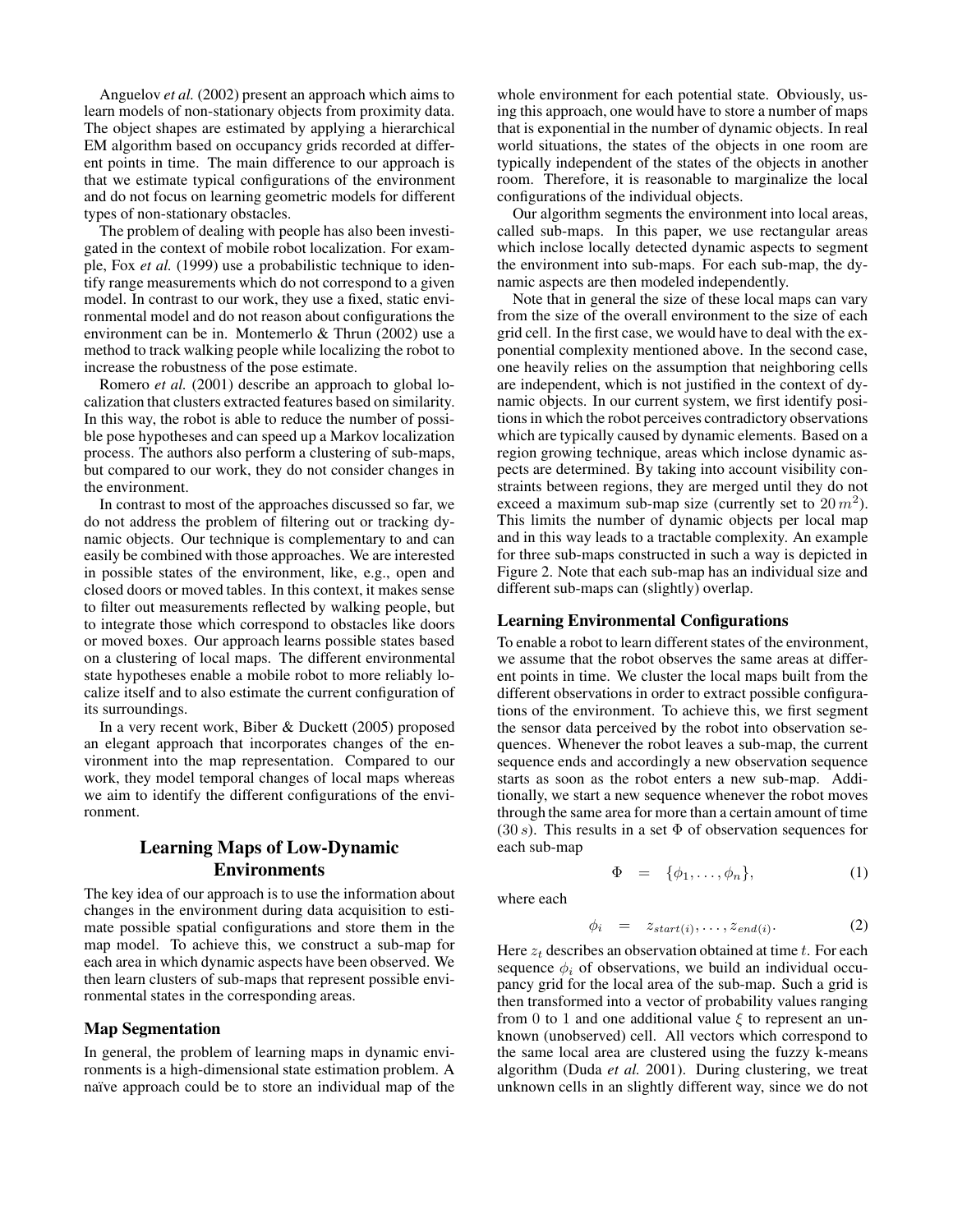want to get an extra cluster in case the sensor did not covered all parts of the local area. In our experiment, we obtained the best behavior using the following distance function for two vectors a and b during clustering

$$
d(a,b) = \sum_{i} \begin{cases} (a_i - b_i) & a_i \neq \xi \wedge b_i \neq \xi \\ 0 & a_i = \xi \wedge b_i = \xi \\ \epsilon & \text{otherwise,} \end{cases}
$$
 (3)

where  $\epsilon$  is a constant close to zero.

When comparing two values representing unknown cells, one in general should use the average distance computed over all known cells to estimate this quantity. In our experiments, we experienced that this leads to additional clusters in case a big part of a sub-map contains unknown cells even if the known areas of the maps were nearly identical. Therefore, we use the distance function given in Eq. (3) which sets this distance value to zero.

Unfortunately, the number of different environmental states is not known in advance. Therefore, we iterate over the number of clusters and compute in each step a model using the fuzzy k-means algorithm. In each iteration, we create a new cluster initialized using the input vector which has the lowest likelihood under the current model. We evaluate each model  $\theta$  using the the Bayesian Information Criterion (BIC) (Schwarz 1978).

$$
BIC = \log P(d | \theta) - \frac{|\theta|}{2} \log n \tag{4}
$$

The BIC is a popular approach to score a model during clustering. It trades off the number  $|\theta|$  of clusters in the model  $\theta$  multiplied by the logarithm of the number of input vectors  $n$  and the quality of the model with respect to the given data d. The model with the highest BIC is chosen as the set of possible configurations, in the following also called patches, for that sub-map. This process is repeated for all sub-maps.

Note that our approach is an extension of the classical occupancy grid map (Moravec & Elfes 1985), in which the environment is not supposed to be static anymore. In situations without moving objects, the overall map reduces to a standard occupancy grid map.

The complexity of our mapping approach depends linearly on the number  $T$  of observations multiplied by the number s of sub-maps. Furthermore, the region growing applied to build up local maps introduces in the worst case a complexity of  $p^2 \log p$ , where p is the number of grid cells considered as dynamic. This leads to an overall complexity of  $O(T \cdot s + p^2 \log p)$ . Using a standard PC, our implementation requires around 20% of the time needed to record the log file.

### **Monte-Carlo Localization Using Patch-Maps**

It remains to describe how our patch-map representation can be used to estimate the pose of a mobile robot moving through its environment. Throughout this paper, we apply an extension of Monte-Carlo localization (MCL), which has originally been developed for mobile robot localization in static environment (Dellaert *et al.* 1998). MCL uses a set of weighted particles to represent possible poses of the robot. Typically, the state vector consists of the robot's position as

well as its orientation. The sensor readings are used to compute the weight of each particle by estimating the likelihood of the observation given the pose of the particle and the map.

Besides the pose of the robot, we want to estimate the configuration of the environment in our approach. Since we do not use a static map like in standard MCL, we need to estimate the map  $m_t$  as well as the pose  $x_t$  of the robot at time t

$$
p(x_t, m_t | z_{1:t}, u_{0:t-1}) =
$$
  
\n
$$
\eta \cdot p(z_t | x_t, m_t, z_{1:t-1}, u_{0:t-1})
$$
  
\n
$$
p(x_t, m_t | z_{1:t-1}, u_{0:t-1}).
$$
\n(5)

Here  $\eta$  is a normalization constant and  $u_{t-1}$  refers to the motion command which guides the robot from  $x_{t-1}$  to  $x_t$ . The main difference to approaches on simultaneous localization and mapping (SLAM) is that we do not reason about all possible map configurations like SLAM approaches do. Our patch-map restricts the possible states according to the clustering of patches and therefore only a small number of configurations are possible.

Under the Markov assumption, the second line of Eq. (5) can be transformed to

$$
p(x_t, m_t | z_{1:t-1}, u_{0:t-1})
$$
  
= 
$$
\int_{x_{t-1}} \int_{m_{t-1}} p(x_t, m_t | x_{t-1}, m_{t-1}, z_{1:t-1}, u_{t-1})
$$
  

$$
\cdot p(x_{t-1}, m_{t-1} | z_{1:t-1}, u_{0:t-2}) dx_{t-1} dm_{t-1}
$$
 (6)  
= 
$$
\int_{x_{t-1}} \int_{m_{t-1}} p(x_t | x_{t-1}, m_{t-1}, z_{1:t-1}, u_{t-1})
$$
  

$$
\cdot p(m_t | x_t, x_{t-1}, m_{t-1}, z_{1:t-1}, u_{t-1})
$$
  

$$
\cdot p(x_{t-1}, m_{t-1} | z_{1:t-1}, u_{0:t-2}) dx_{t-1} dm_{t-1}
$$
 (7)  
= 
$$
\int_{x_{t-1}} \int_{m_{t-1}} p(x_t | x_{t-1}, u_{t-1}) p(m_t | x_t, m_{t-1})
$$
  

$$
\cdot p(x_{t-1}, m_{t-1} | z_{1:t-1}, u_{0:t-2}) dx_{t-1} dm_{t-1}.
$$
 (8)

Eq. (8) is obtained from Eq. (7) by assuming that  $m_t$  is independent from  $x_{t-1}, z_{1:t-1}, u_{t-1}$  given we know  $x_t$  and  $m_{t-1}$  as well as assuming that  $x_t$  is independent from  $m_{t-1}$ ,  $z_{1:t-1}$  given we know  $x_{t-1}$  and  $u_{t-1}$ . Combining Eq.  $(5)$  and Eq.  $(8)$  leads to

$$
p(x_t, m_t | z_{1:t}, u_{0:t-1})
$$
  
=  $\eta \cdot p(z_t | x_t, m_t, z_{1:t-1}, u_{0:t-1})$   

$$
\int_{x_{t-1}} \int_{m_{t-1}} p(x_t | x_{t-1}, u_{t-1}) p(m_t | x_t, m_{t-1})
$$
  
 $\cdot p(x_{t-1}, m_{t-1} | z_{1:t-1}, u_{0:t-2}) dx_{t-1} dm_{t-1}.$  (9)

Eq. (9) describes how to extend the standard MCL approach so that it can deal with different environmental configurations. Besides the motion model  $p(x_t | x_{t-1}, u_{t-1})$  of the robot, we need to specify a map transition model  $p(m_t)$  $x_t, m_{t-1}$ , which describes the change in the environment over time.

In our current implementation, we do not reason about the state of the whole map, since each sub-map would introduce a new dimension in the state vector of each particle, which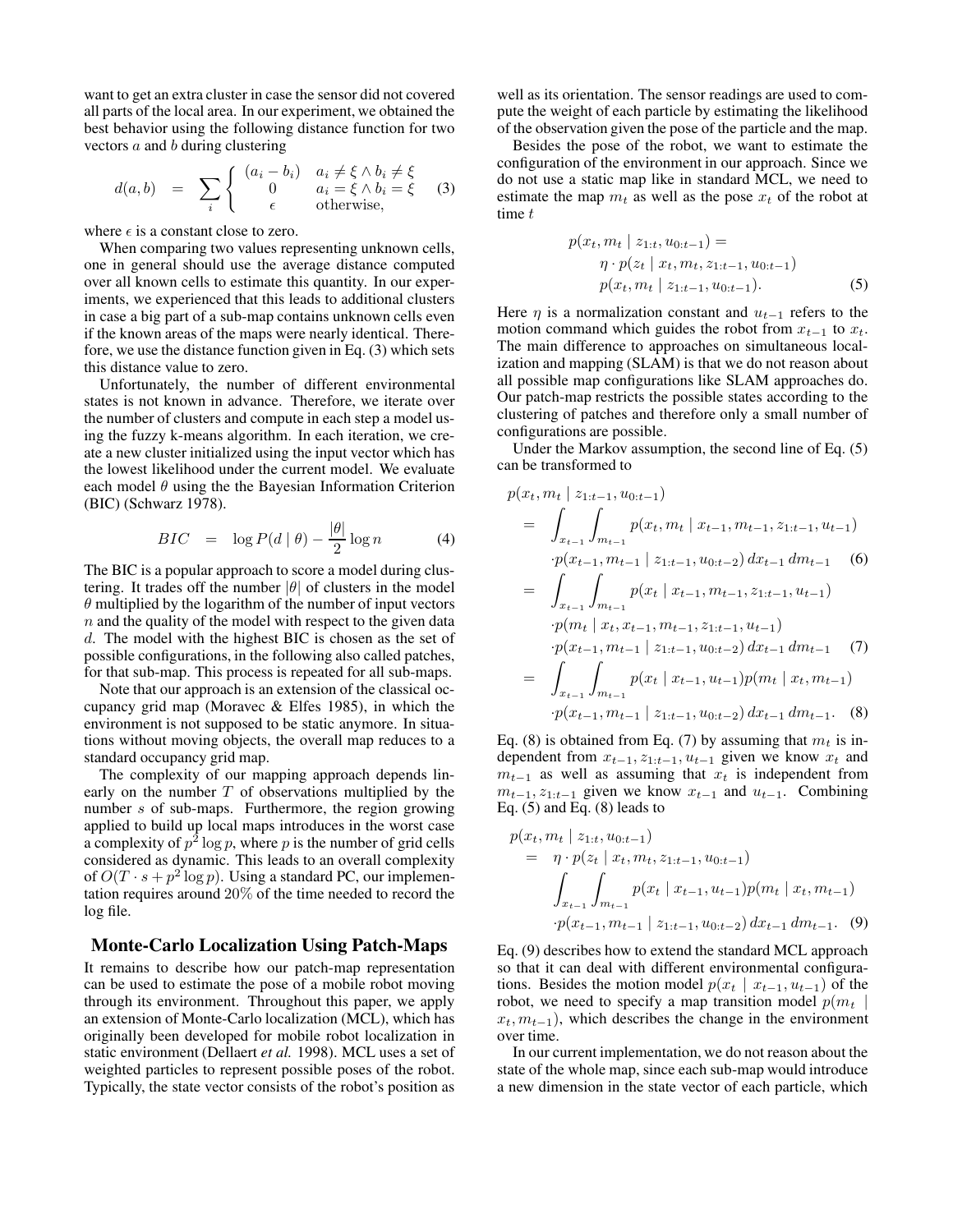leads to a state estimation problem, that is exponential in the number of local sub-maps. Furthermore, the observations obtained with a mobile robot provide information only about the local environment of the robot. Therefore, we only estimate the state of the current patch the robot is in, which leads to one additional dimension in the state vector of the particles compared to standard MCL.

In principle, the map transition model  $p(m_t | x_t, m_{t-1})$ can be learned while the robot moves through the environment. In our current system, we use a fixed density for all patches. We assume, that with probability  $\alpha$  the current state of the environment does not change between time  $t - 1$  and t. Accordingly, the state changes to another configuration with probability  $1 - \alpha$ . Whenever a particle stays in the same sub-map between  $t - 1$  and t, we draw a new local map configuration for that sample with probability  $1 - \alpha$ . If a particle moves to a new sub-map, we draw the new map state from a uniform distribution over the possible patches in that sub-map. To improve the map transition model during localization, one in principle can update the values for  $\alpha$  for each patch according to the observations of the robot. However, adapting these densities can also be problematic in case of a diverged filter or a multi-modal distribution about the pose of the robot. Therefore, we currently do not adapt the values of  $\alpha$  while the robot acts in the environment.

Note that our representation bears resemblance with approaches using Rao-Blackwellized particle filters to solve the simultaneous localization and mapping problem (Murphy 1999; Montemerlo *et al.* 2002), as it separates the estimate about the pose of the robot from the estimate about the map. It computes the localization of the vehicle and uses this knowledge to identify the current state of the (local) map. The difference is that we aim to estimate the current state of the sub-map based on the possible configurations represented in our enhanced environmental model.

## **Experiments**

To evaluate our approach, we implemented and thoroughly tested it on an ActivMedia Pioneer II robot equipped with a SICK laser range finder. The experiments are designed to show the effectiveness of our method to identify possible configurations of the environment and to utilize this knowledge to more robustly localize a mobile vehicle.

#### **Application in an Office Environment**

The first experiment has been carried out in a typical office environment. The data was recorded by steering the robot through the environment while the states of the doors changed. To obtain a more accurate pose estimation than the raw odometry information, we apply a standard scanmatching technique. Figure 2 depicts the resulting patchmap. For the three sub-maps that contain the doors whose states were changed during the experiment our algorithm was able to learn all configurations that occurred. The submaps and their corresponding patches are shown in the same figure.



Figure 2: A patch-map representing the different configurations learned for the individual sub-maps in a typical office environment.

#### **Localization and Sub-Map State Estimation**

The second experiment is designed to illustrate the advantages of our map representation for mobile robot localization in non-static environments compared to standard MCL. The data used for this experiment was obtained in the same office environment as above. We placed a box at three different locations in the corridor. The resulting map including all patches obtained via clustering is depicted in Figure 3. Note that the tiles in the map illustrate the average over all patches. To evaluate the localization accuracy obtained with our map representation, we compare the pose estimates to that of a standard MCL using an occupancy grid map as well as a grid map obtained by filtering out dynamic objects (Hähnel et al. 2003).

Figure 4 plots the localization error over time for the three different representations. The error was determined as the weighted average distance from the poses of the particles to the ground truth, where each weight is given by the importance factor of the corresponding particle. In the beginning of this experiment, the robot traveled through static areas so that all localization methods performed equally well. Close to the end, the robot traveled through the dynamic areas, which results in high pose errors for both alternative approaches. In contrast to that, our technique constantly yields a high localization accuracy and correctly tracks the robot.

To further illustrate, how our extended MCL is able to estimate the current state of the environment, Figure 5 plots the posterior probabilities for two different patches belonging to one sub-map. At time step 15, the robot entered the corresponding sub-map. At this point in time, the robot correctly identified, that the particles, which localize the robot in patch 1, performed much better than the samples using patch 0. Due to the resamplings in MCL, particles with a low importance weight are more likely to be replaced by particles with a high importance weight. Over a sequence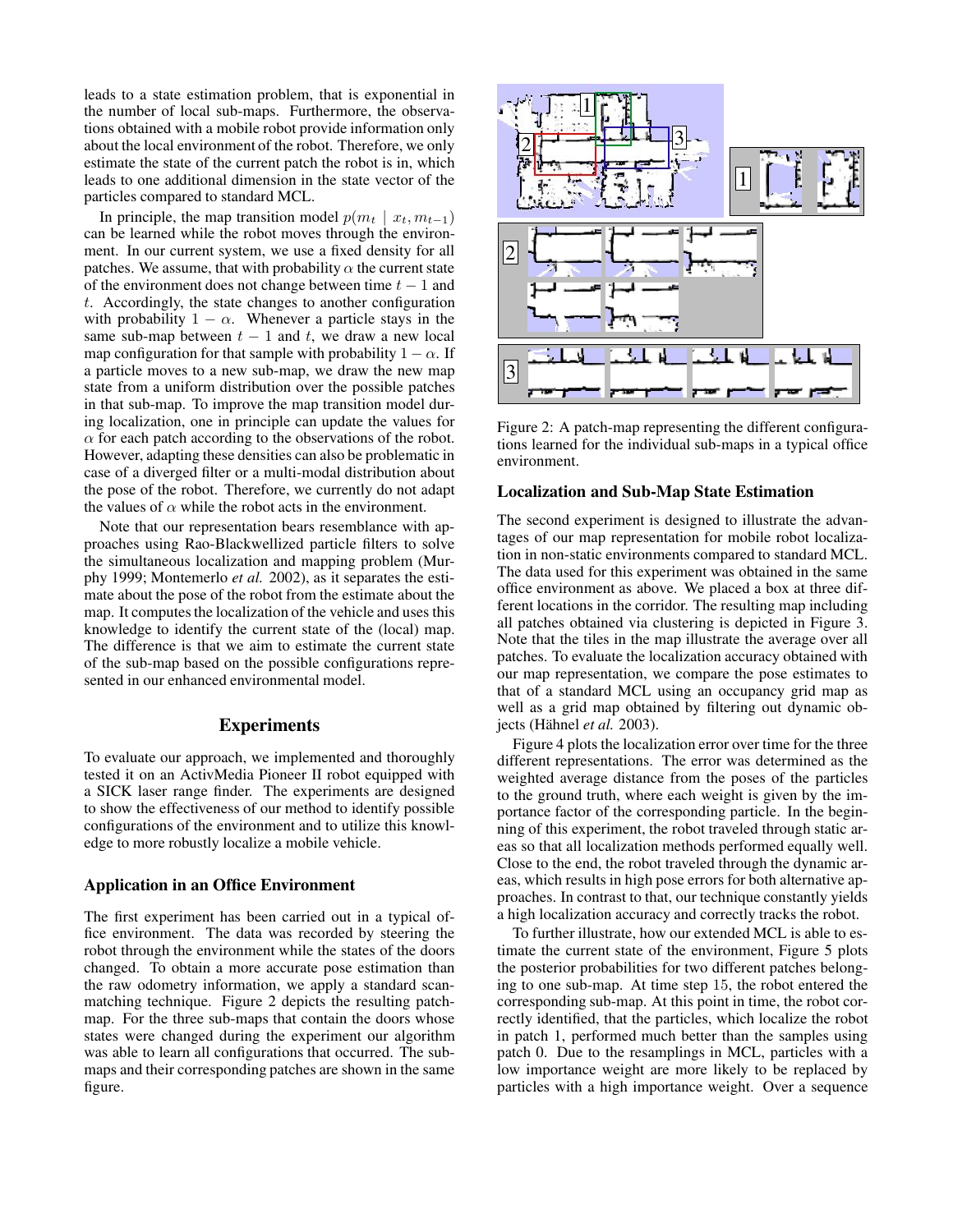

Figure 3: A patch-map with the different configurations for the individual patches.



Figure 4: The error in the pose estimate over time. As can be seen, using our approach the quality of the localization is higher compared to approaches using occupancy grid maps.

of integrated measurements and resamplings, this led to an probability close to 1 that the environment looked like the map represented by patch 1 (which exactly corresponded to the ground truth in that situation).

#### **Global Localization**

Additionally, we evaluated all three techniques in a simulated global localization task. We compared our approach using two patches to represent the state of the door with standard MCL using occupancy grid maps (see Figure 6 and 7). In one experiment, the occupancy grid map contained the closed door and in the second one the open door. During localization, the robot mostly moved in front of the door, which was closed in the beginning and opened in the second phase of the experiment.

As can be seen in left column of Figure 6 and 7, the MCL approach which uses the occupancy grid that models the closed door as well as our approach lead to a correct pose estimate. In contrast to that, the occupancy grid, which models the open door causes the filter to diverge. In the second phase of the experiment, the door was opened and the robot again moved some meters in front of the door (see right column of the same figure). At this point in time, the MCL technique using the occupancy grid, which models the closed door cannot track the correct pose anymore, whereas our approach is able to correctly estimate the pose of the robot. This simulated experiment again illustrates that the knowledge about possible configurations of the environ-



Figure 5: The image in the first row illustrates the traveled path with time labels. The left images in the second row depict the two patches and the graph plots the probability of both patches according to the sample set. As can be seen, the robot identified that patch 1 correctly models the configuration of the environment.

ment is important for mobile robot localization. Without this knowledge, the robot is not able to correctly estimate its pose in non-static environments.

## **Map Clustering**

The last experiment is designed to illustrate the map clustering process. The input to the clustering was a set of 17 local grid maps. The fuzzy k-means clustering algorithm started with a single cluster, which is given by the mean computed over all 17 maps. The result is depicted in the first row of Figure 8. The algorithm then increased the number of clusters and re-computed the means in each step. In the fifth iteration the newly created cluster is more or less equal to cluster 3. Therefore, the BIC decreased and the clustering algorithm terminated with the model depicted in the forth row of Figure 8.

## **Conclusion**

In this paper, we presented a novel approach to model quasistatic environments using a mobile robot. In areas where dynamic aspects are detected, our approach creates local maps and estimates for each sub-map clusters of possible configurations of the corresponding space in the environment. Furthermore, we described how to extend Monte-Carlo localization to utilize the information about the different possible environmental states while localizing a vehicle. Our approach as been implemented and tested on real robots as well as in simulation. The experiments demonstrate, that our technique yields a higher localization accuracy compared to Monte-Carlo localization based on standard occupancy grids as well as grid maps obtained after filtering out measurements reflected by dynamic objects.

One possibility to extend the presented approach is to combine our map model with techniques for simultaneous localization and mapping. Additionally, it would be interesting to apply techniques for online clustering. A further aspect, which has not been analyzed in detail is the